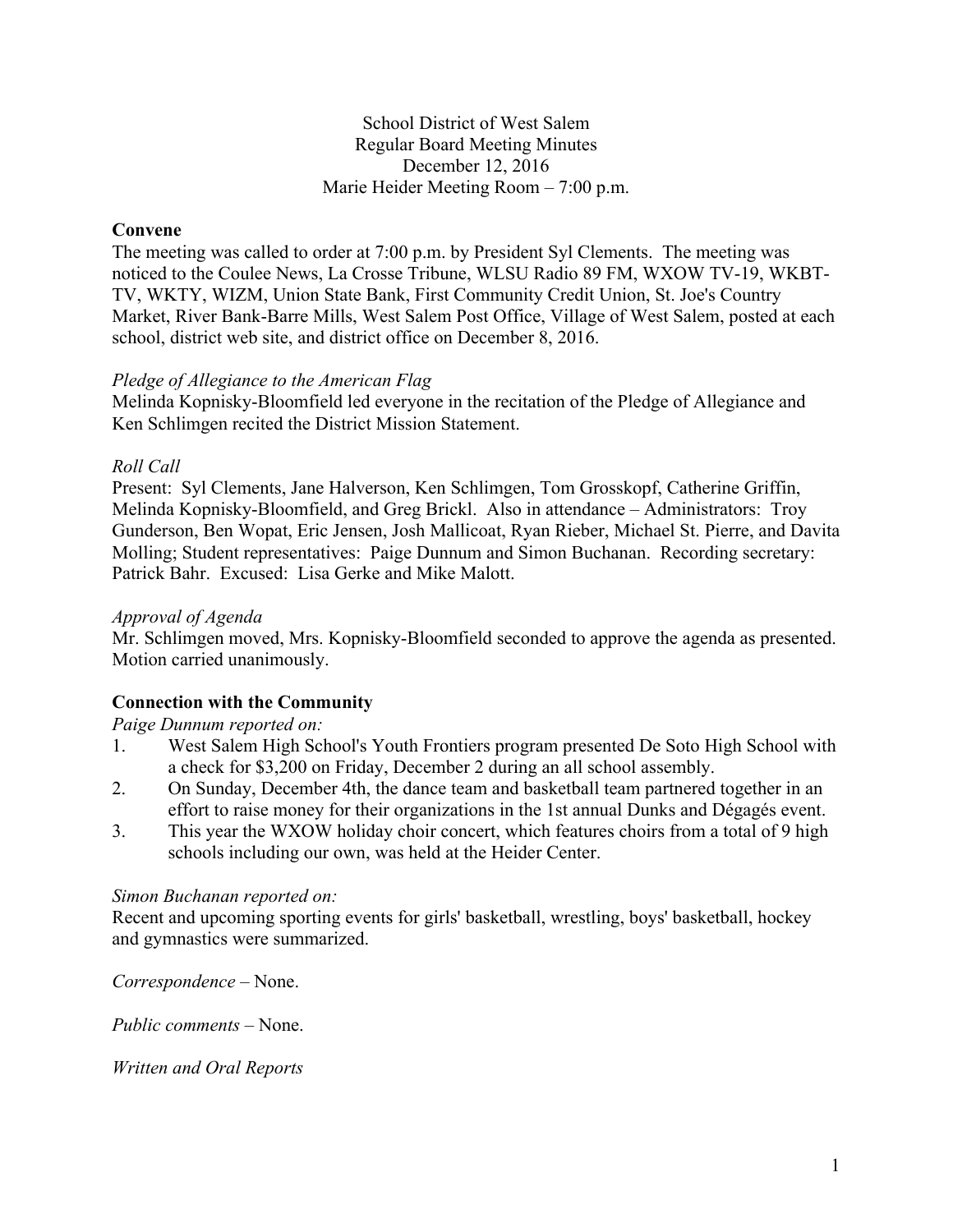Buildings & Grounds Committee – Mr. Grosskopf reviewed the agenda items from the December 7 and the December 12 meetings.

CESA #4 Board of Control – Mrs. Halverson reviewed the events of the Board's December meeting.

District Performance Initiative reports by administrators Ryan Rieber and Lisa Gerke, Ben Wopat, Josh Mallicoat and Mike Malott, Eric Jensen, Michael St. Pierre, and Troy Gunderson were reviewed.

## **Consent Agenda**

Mr. Brickl moved, Mrs. Halverson seconded to approve the Regular Board Meeting Minutes of November 28, 2016, and invoices to be paid. Motion carried unanimously.

## **Discussion/Action Items:**

Mrs. Halverson moved, Mrs. Kopnisky-Bloomfield seconded to accept donations from the following:

- 1) or the fitness center from the Booster club, high school running club and high school football club;
- 2) for the Youth Frontiers club from Features;
- 3) for the Jane Doe Nutrition Services fund from 1st Community Credit Union, Our Savior's Lutheran Church and Thomas & Julianne Larson;
- 4) for the high school robotics "Gearbox Heroes" team from Risch Heating and Air Conditioning Wehrs Machine & Racing Products and Seven Rivers Robotic Coalition.

Motion carried unanimously.

The Board agenda preparation, Policy #181.2 Agenda Preparation, was discussed. No action was taken.

Mr. Gunderson gave an overview on the revision of the Strategic Plan.

Mr. Schlimgen moved, Mrs. Halverson seconded to enact the STEP (Senior Tax Exchange Program) for the 2017 tax year as presented. Motion carried unanimously.

Mr. Schlimgen moved, Mr. Brickl seconded to accept the administration's recommendation for high school course offerings as presented. Motion carried unanimously.

Mr. Gunderson presented information from the recently completed WorkplaceDynamics employee survey. No action was taken.

Mr. Gunderson shared pictures from the swimming pool and transportation projects, and provided information on the other facility projects. No action was taken.

Mr. Schlimgen moved, Mrs. Halverson seconded to accept the administrator's co-curricular recommendation to offer volunteer wrestling contracts to Mike Lyga and Mark Ziegler. Motion carried unanimously.